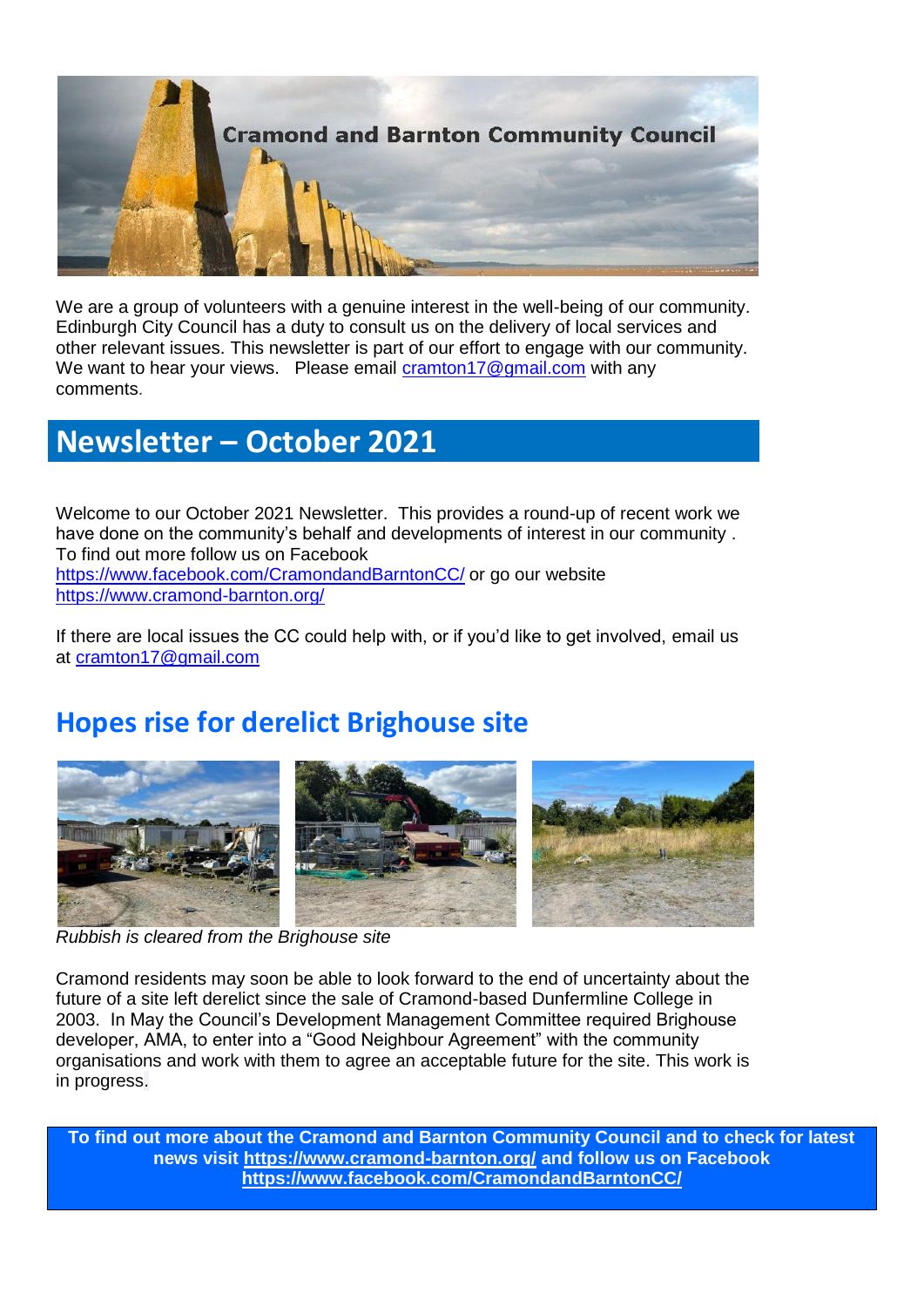To date the Community Council and Cramond Association have submitted a paper outlining a discussion approach to AMA and the Council and had one meeting. Papers detailing the current position and the suggested approach are available at <https://www.cramond-barnton.org/planning/brighouse-development/>

John Loudon, Chair of Cramond Community Council has said "The Brighouse site has been an eyesore for a number of years and residents need clear progress now.

"We have liaised with other local organisations and the Cramond Primary School over recent weeks. From our perspective the key thing is to identify a route map to an environmentally and financially sustainable development which delivers in the short term for the residents of Cramond who have had to put up with this eyesore for far too long. We are positive particularly as early communication between ourselves and AMA has already led to some clearing up and removal of rubbish on the site."

### **Have your say on our City - City Plan 2030**

City Plan 2030 sets out the vision and planning policy framework for development in the City for the next 10 years. The City Council has agreed to publish the proposed City Plan 2030 for a 6 week period for representations likely to begin in early November. The Council will then consider these and make any modifications before City Plan 2030 goes to Examination by Scottish Government Reporters prior to adoption by the Council. For more see [https://www.edinburgh.gov.uk/cityplan2030.](https://www.edinburgh.gov.uk/cityplan2030) Updates will be posted on the Community Council's Facebook page too [\(https://www.cramond](https://www.cramond-barnton.org/)[barnton.org/\)](https://www.cramond-barnton.org/)

John Loudon, Community Council Chair is keen to get residents to take action. "This will be residents' last main chance to influence the future pattern of development in the City for some time, so your views are important." Please send your comments to the City Council and to the Community Council at [planning@cramond-barnton.org](mailto:planning@cramond-barnton.org) so that it can represent the views of our community.

## **Housing proposals for north of Craigs Road**



Developers are proposing up to 500 new homes and associated development, landscaping and infrastructure north of Craigs Road.

Concerns include potential further loss of greenbelt and agricultural land, flooding, traffic, air pollution and impact on landscape of 3 and 4 storey blocks. The proposals are contrary to intentions to retain the site as green belt in the proposed City Plan 2030.

To view the application and send your views to the Council visit

[https://.www.edinburgh.gov.uk/planningcom](https://.www.edinburgh.gov.uk/planningcomments) [ments](https://.www.edinburgh.gov.uk/planningcomments) and enter keyword 21/04210/PPP Emailing your comments to the Community Council at [planning@cramond-barnton.org](mailto:planning@cramond-barnton.org) will help us to reflect these in our submission.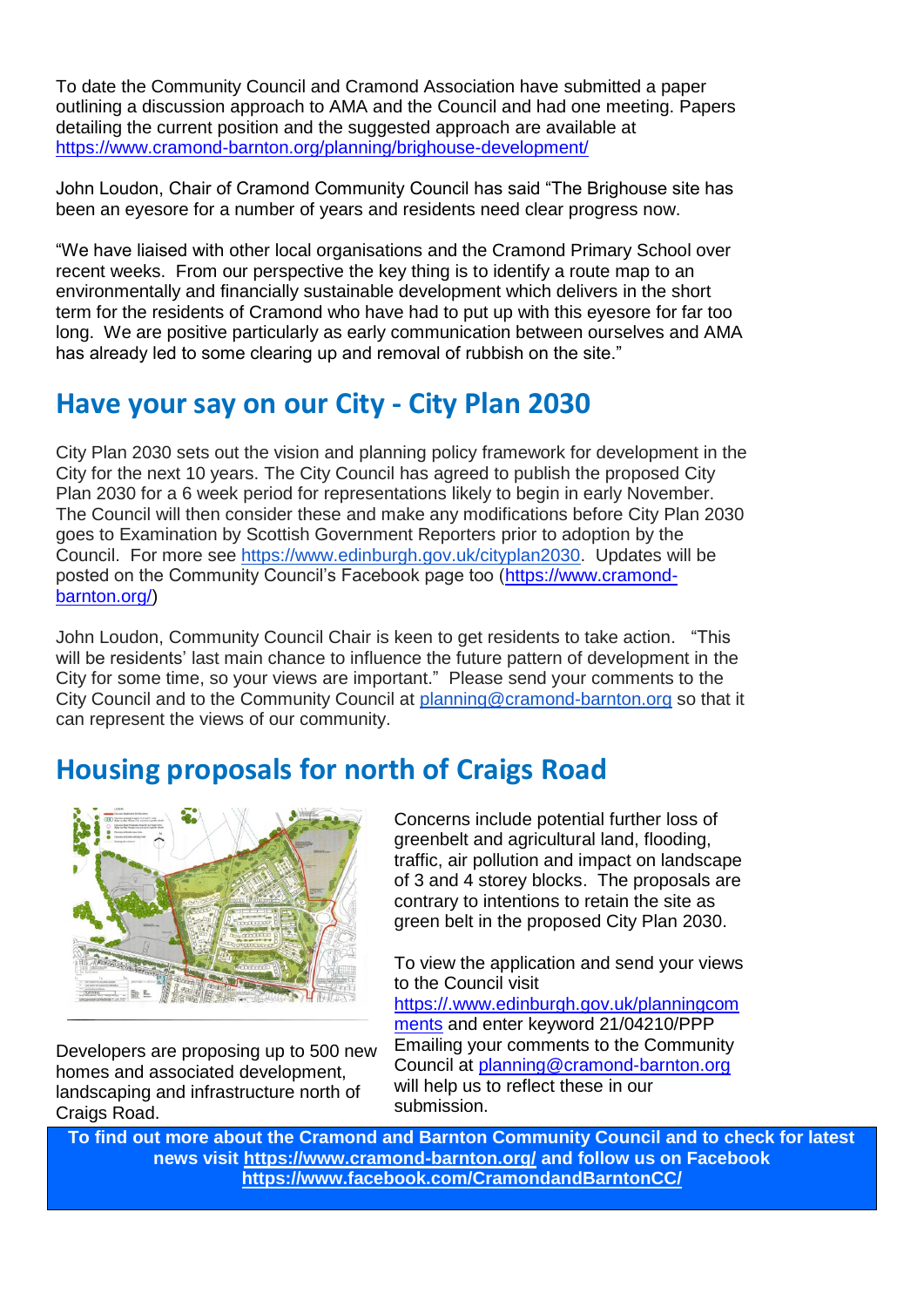## **Concerns for the future of the Cramond Inn**

The Community Council is concerned to see that the Cramond Inn has closed. Community Council Chair, John Loudon, has written to Samuel Smith Brewery asking what the future plans are.

The Brewery plans to top a new fence between the public car park and the Inn car park with razor wire. The Council has ruled that this fence does not require planning permission.



# **Meeting with Cramond Practice**

In May 2021 members of the Community Council met with Dr Lazaro and Practice Manager, Sheila Barrie to discuss how the Practice had been operating during the pandemic and what changes may be expected as Scotland returns to some normality.

It is expected that in time GPs across Scotland will offer a greater proportion of face-toface consultations. Cramond GPs plan to fully embrace this but are aware that telephone consultations have been welcomed by some. As there is no desire to return to busy waiting rooms, the future is liked to involve a mixed approach. The on-line booking system will also be restored when the time is right. In the meantime the importance of the initial telephone contact in shaping the patient experience is recognised.

Other developments include the appointment of an Advanced Nurse Practitioner to support GPs and sessions from a specialist Dementia UK nurse – Lindsay White. Carers may contact her team directly for compassionate 1:1 support and practical solutions - tel 0131 357 2611 Mon-Fri 09:00 to 17:00 or email. [scotlandclinic@dementiauk.org.](mailto:scotlandclinic@dementiauk.org)

## **Transport policy on website**

The Community Council's recently agreed Roads and Transport Policy Matrix, which sets out our aims and preferred interventions, is available here [https://www.cramond](https://www.cramond-barnton.org/?fbclid=IwAR0t5iYJ0dErPv7TyGTcB3Gx1eg944Usj15tZMXYbbEeq-SlSz5Zeej1qZs)[barnton.org/.](https://www.cramond-barnton.org/?fbclid=IwAR0t5iYJ0dErPv7TyGTcB3Gx1eg944Usj15tZMXYbbEeq-SlSz5Zeej1qZs) It calls for good traffic management, adequate bus services, safe active travel networks, good quality surfaces, infection control on public transport, safe road access and limits on air and noise pollution.